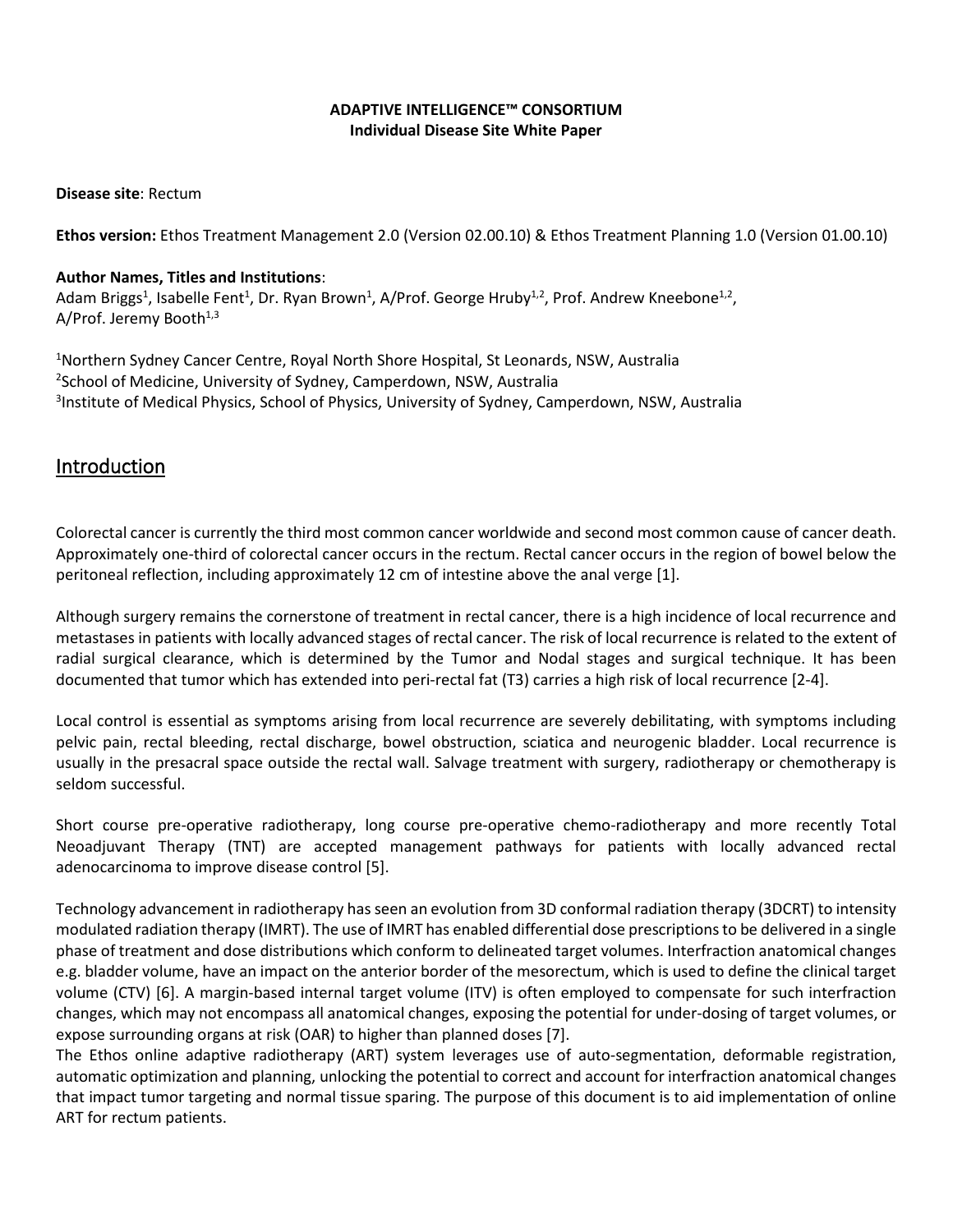# Initial Planning

# Patient cohort demographics and description

#### Inclusion/exclusion criteria

All rectal cancer cases are discussed at a multidisciplinary tumor board and the decision to recommend pre-operative radiation is based on consensus at the meeting. As a general principle, the inclusion/exclusion criteria are recommended to follow international consensus guidelines [5, 6] and/or Australian eviQ guidelines [7].

- a. Inclusion
	- i. Tumor types: Rectal Adenocarcinoma
	- ii. Tumor & clinical staging:
		- i. Pre-operative: lower edge of tumor <12 cm of anal verge or below peritoneal reflection, stage T3- 4 with threated mesorectal fascial (MRF) margin, node positivity close to MRF or pelvic side wall nodal involvement not in standard mesorectal excision
		- ii. Post-operative: patients who have undergone total or partial mesorectal excision for stage T3-4, N1-3, close circumferential surgical margin in lower tumors, disrupted or incomplete mesorectal excision (rarely recommended)
		- iii. Pre-operative therapy in an attempt to obtain organ preservation (i.e. avoid an abdominoperineal resection especially). If complete response, can be entered onto a watch and wait protocol [8].
	- iii. Performance status: ECOG 0-2
	- iv. Medically fit to undergo both radiotherapy and chemotherapy
- b. Cautions
	- i. Non-rheumatoid collagen vascular disease/scleroderma
	- ii. Inflammatory bowel disease and/or history of adhesions/bowel obstruction
- c. Exclusions
	- i. Prior high dose radiation therapy to the lower pelvis
	- ii. Pregnancy

### Treatment management and intent

Treatment management informed through patient work up, including diagnostic imaging, tumor staging and multidisciplinary decisions to determine if surgery will occur prior or post chemo-radiotherapy. The overall treatment intent is radical. Post-operative patients are managed with long course chemo-radiotherapy, while pre-operative patients are managed with short course radiotherapy or long course chemo-radiotherapy with or without neoadjuvant chemotherapy.

- a. Long course radiotherapy prescription: 50-45 Gy/25 fractions
	- i. An elective boost to un-resectable gross nodal disease is considered: 54 Gy/25 fractions
- b. Short course radiotherapy prescription: 25 Gy/5 fractions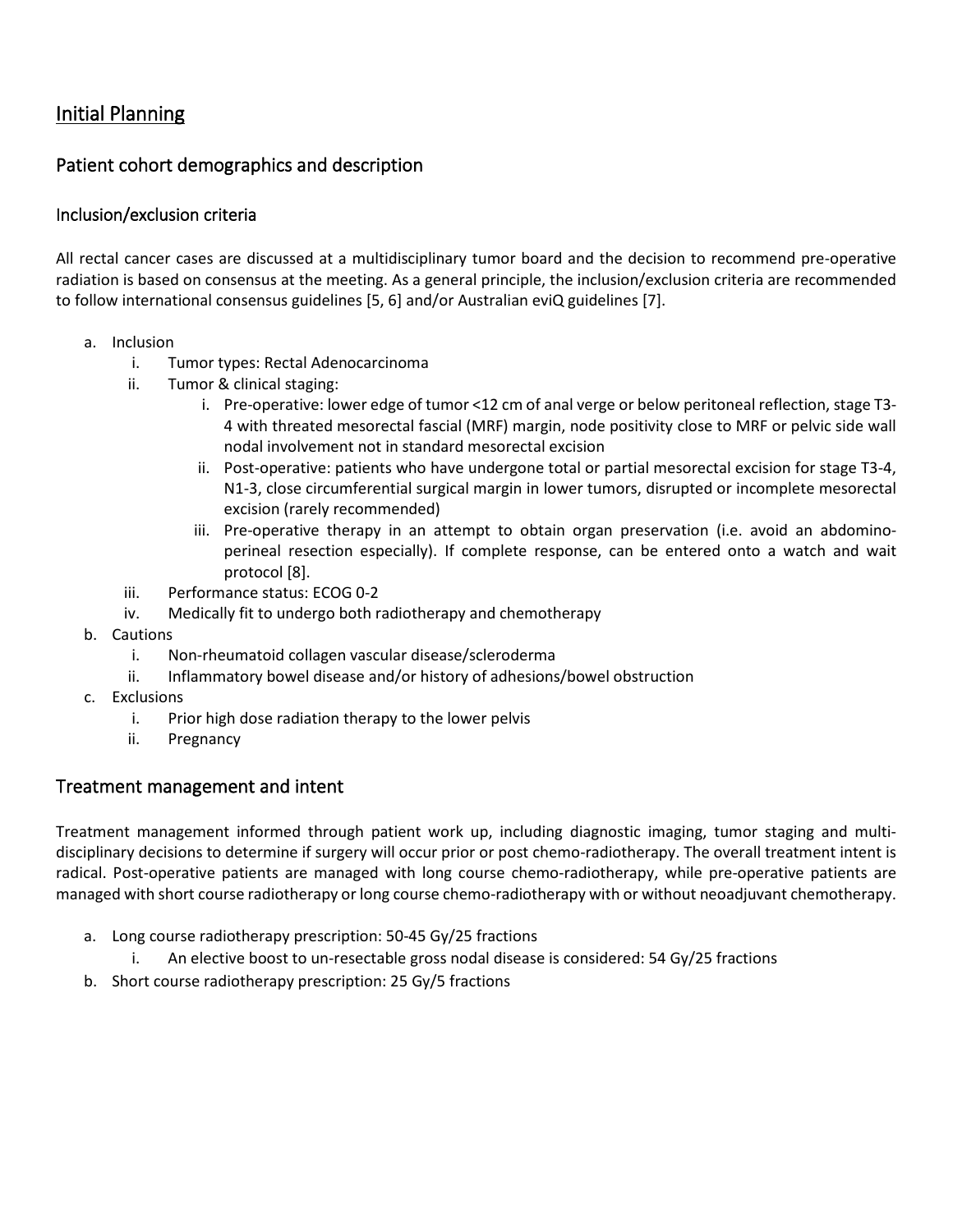# Characteristics of patients more likely to benefit from ART

In principle, it is expected that all patients may benefit from application of ART to the treatment design. There may be selected patients who receive greater benefit, and this group of patients may be prioritized. The individual institution should evaluate their cohort of patients to consider those who may receive greater benefit from application of ART. Considerations for rectal adenocarcinoma patients include;

- a. Patients with bladder preparation and/or compliance issues
- b. Patients with a partial mesorectal excision, resulting in a key target area which is subject to differences in position and shape with changes in bladder volume on the inter-fraction timescale
- c. Patients prescribed with an integrated boost to gross nodal disease, where application of an IGRT workflow may result in a compromised online image match due to interfraction target geometry variation

### Supporting imaging

Multi-modality imaging can be used to aid delineation of target volumes for initial planning. The utility of supporting imaging is limited by the image registration accuracy. The pertinent supporting imaging for this patient cohort includes;

- a. MRI: mandatory for rectal cancer patients. The superior soft tissue contrast can be used to help define regions not so clearly identified on CT imaging as a result of lower contrast resolution.
- b. PET/CT (optional): where known or potential regional or distant disease is present, PET avidity is assessed and compared to features on planning CT images for consideration and inclusion in target volumes.

### Recommended template used to capture physician's intent with target dose and OAR constraints

The development of treatment planning templates is an important component to successful implementation of online adaptive radiotherapy within the Ethos platform. The template design should conform to the physician's intent (i.e. radiotherapy prescription to target volumes) and at a minimum include target coverage and organ at risk (OAR) metrics as per local protocol, radiation oncologist preference, relevant published guidelines and/or clinical trials.

The Intelligent Optimization Engine (IOE) used for plan optimization requires clinical objectives to be ordered in clinical priority and importance. This ordered approach is driven by the sequential nature of plan optimization and associated structure cropping logic in management of overlapping structures. This plan optimization approach requires clinicians to expand their clinical objectives to effectively increase the instruction given to the auto-planning algorithm across a greater number of dose and volume points in the dose volume histogram (DVH) space in an effort to maximize plan quality. Furthermore, it is important to consider and evaluate the robustness of any developed treatment planning template across the typical inter- and intra-patient variations. While adjustments can be made to the planning template from patient to patient, any authorized RT intent for a given patient sets the planning instruction for each adaptive treatment session. An additional consideration is how a template interacts with the adaptive plan generation process on treatment i.e. any contour that may require editing and/or review require both a planning objective and also must be included in priority 1 or 2 in the planning template.

The template development process for rectum Ethos adaptive planning followed the above mentioned logic, comparing plan quality and dose distributions produced from each Ethos template to our local comparator/gold standard, which for the purposes for developing an Ethos planning template was Eclipse based planning, driven through use of RapidPlan DVH estimates. The template development is an iterative and time consuming process, however is key and fundamental to the success of Ethos planning for the online adaptive workflow.

The key learning outcomes from the abovementioned template development include;

a. Multiple templates may be required for patient subgroups e.g. elective nodal boost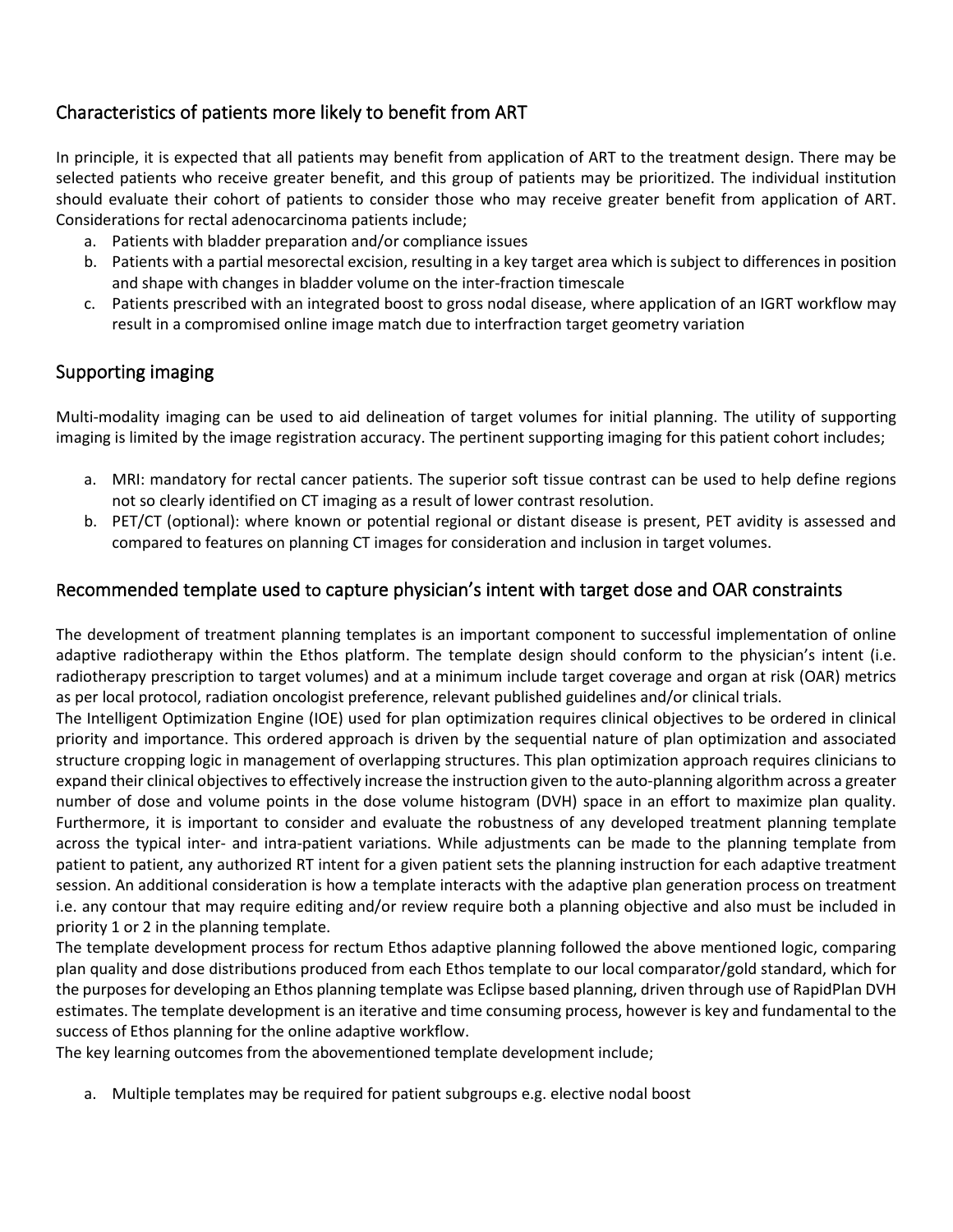- b. Additional low dose clinical goals may need to supplement existing rectum treatment planning guidelines for OARs e.g. bladder & small bowel
- c. Additional hot spot control clinical goals may need to be defined to improve dose conformity and reduce the volume outside each target/prescription volume

An example planning template and dose preview order is outlined in [Table 1](#page-3-0) below.

| <b>Priority 1 - Most Important</b> |                                  |  |  |
|------------------------------------|----------------------------------|--|--|
| <b>Structure</b>                   | <b>Planning Goal</b>             |  |  |
| GTV                                | $V100\% \ge 100\%$               |  |  |
| <b>GTV LN</b>                      | $V100\% \ge 100\%$               |  |  |
| <b>Small Bowel</b>                 | $D0.1\,cm^3 \leq 51.0\,Gy$       |  |  |
| <b>CTV HD</b>                      | $V100\% \ge 98\%$                |  |  |
| <b>CTV LD</b>                      | $V100\% \ge 98\%$                |  |  |
| Small Bowel                        | $D100.0 \; cm^3 \leq 40.0 \; Gy$ |  |  |
| PTV VHD                            | $V100\% \ge 95\%$                |  |  |
| PTV HD                             | $V100\% \ge 95\%$                |  |  |
| PTV HD                             | $D0.5$ $cm^3 \le 105\%$          |  |  |
| PTV LD                             | $V100\% \ge 95\%$                |  |  |
| PTV LD                             | $D0.5$ $cm^3 \le 105\%$          |  |  |
| Priority 2 - Very Important        |                                  |  |  |
| <b>Structure</b>                   | <b>Planning Goal</b>             |  |  |
| PTV VHD                            | $D0.5\ cm^3\ \leq 105\%$         |  |  |
| <b>Bladder</b>                     | $V50.0\;Gy \le 10\%$             |  |  |
| <b>Bladder</b>                     | $V40.0\;Gy \leq 25\%$            |  |  |
| <b>External Genitalia</b>          | $V20.0\ Gy \le 10\%$             |  |  |
| <b>Priority 3 - Important</b>      |                                  |  |  |
| <b>Structure</b>                   | <b>Planning Goal</b>             |  |  |
| Femoral head and necks             | $V30.0\ Gy \le 15\%$             |  |  |
| Small Bowel - PTV                  | $V15.0\;Gy \le 65\%$             |  |  |
| Small Bowel - PTV                  | $V21.0\ Gy \leq 30\%$            |  |  |
| <b>Bladder</b>                     | $V15.0\ Gy \le 66\%$             |  |  |

<span id="page-3-0"></span>*Table 1: Example rectum planning template used for Ethos planning, including plan preview ordering of priorities.* 

GTV = Gross Target Volume, CTV = Clinical Target Volume, PTV = Planning Target Volume

LN = Lymph Node, VHD = Very High Dose, HD = High Dose, LD = Low Dose

Individual institution priorities may result in changes to goals and order of priorities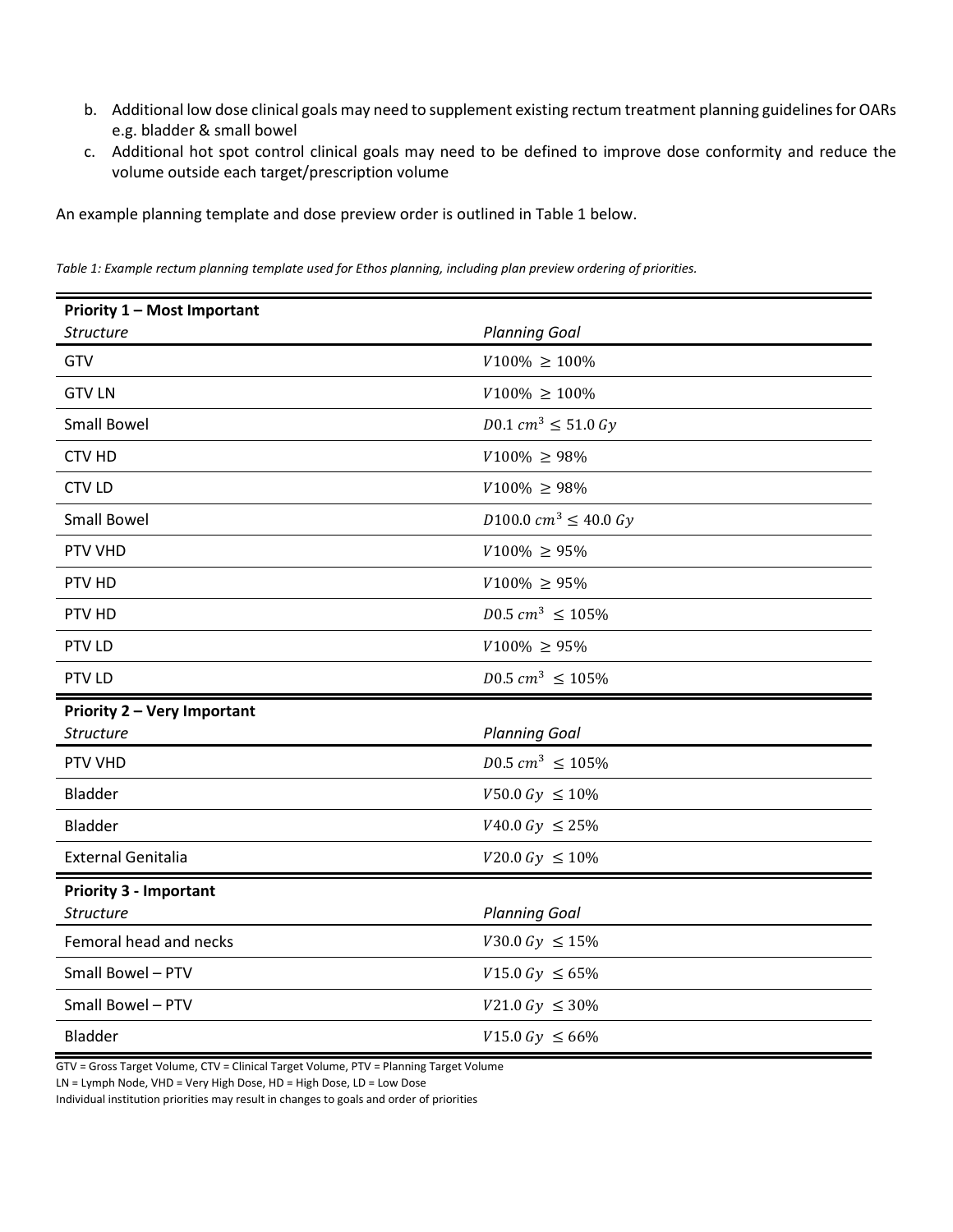## RapidPlan DVH estimation in Ethos planning

RapidPlan was evaluated using the existing implementation used at NSCC within the Eclipse treatment planning environment. The RapidPlan models used at NSCC are based on the use of cropped target volume structures e.g. PTV subtracts out any inner CTV and GTV. This was a noted difference between the design of IOE and the inherent cropping logic applied.

It was expected that inclusion of RapidPlan may not impact target coverage, but may benefit OAR dose using the basis that RapidPlan operates on a line objective across all dose and volume points.

Initial observation from application of DVH estimates showed no improvement to target coverage or OAR sparing.

RapidPlan was considered a template development aid/tool, although the full potential of RapidPlan hasn't been evaluated in this work. Clinical consensus guidelines and protocols commonly include higher-dose OAR objectives and therefore are more reliant on normal tissue objective (NTO) approaches, such as that employed within the IOE. The template development process has highlighted that additional clinical objectives along the DVH may assist optimization of plan quality. Review of existing RapidPlan models or current planning methods enable the user to understand these additional metrics.

### Planning CT simulation

#### Patient preparation

It is important to review the patient preparation from CT simulation to minimize downstream uncertainties in patient treatment. Considerations should be afforded to bladder and rectal filling, with the aim to minimize uncertainties in sCT generation, target and OAR structure propagation and maximize organ stability throughout treatment i.e. intra-fraction motion. Margins should be evaluated and may be tailored to account for these uncertainties.

An empty rectum is recommended for simulation and treatment. Bladder preparation is recommended to incorporate a neutral filling state, which is typically achieved with the patient emptying their bladder 1-2 hours prior to simulation and treatment. Each institution should evaluate this approach, the impact on inter-fraction and intra-fraction bladder changes, in order to define their patient preparation protocol and margins. A temporal CT or CBCT study evaluating bladder size and shape changes over defined time periods may provide a quantitative basis for revised intra-fraction motion margins.

#### Immobilization and set up

Patient setup and immobilization should follow standard radiotherapy.

Site specific setup accuracy and precision should be assessed, including an evaluation of intrafraction motion uncertainties, informing appropriate margins to be applied to target volume. Additional immobilization measures may be considered and adopted following this evaluation.

Common setup and immobilization measures include supine patient positioning and use of patient comfort aids such as head rest/neck support, knee and ankle supports. A vacuum bag may also be used as an alternative and may improve setup reproducibility.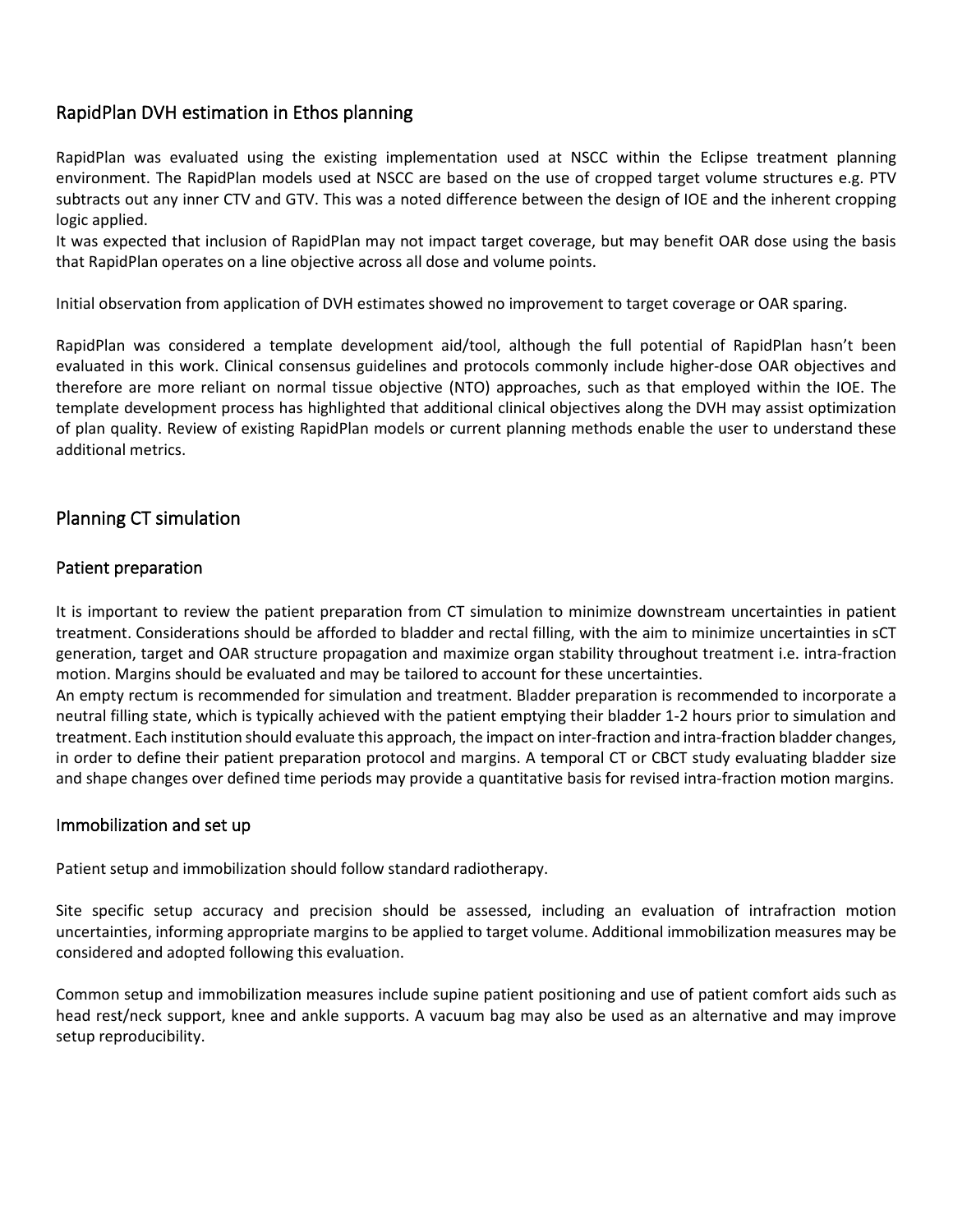#### Image acquisition

Patient CT simulation should conform to departmental practices and respect the applicable mass density to HU calibration. Image acquisition protocols should be evaluated with the goal to optimize low contrast resolution whilst maintaining adequate spatial resolution, with a typical slice thickness less than or equal to 3 mm. The imaging field of view (FoV) and scan length should be large enough to encompass the full length of target volumes and relevant OARs. The simulation imaging is used for both initial planning, dose calculation and is the source image in the generation of the sCT used in the online adaptation workflow.

## Segmentation

Patient anatomy should be segmented, outlining organs and pelvic normal tissues as per international consensus guidelines [9]. The radiotherapy target volumes should be defined in accordance with best practice guidelines [6] and conform to the concepts of prescribing, recording and reporting outlined in ICRU 50, 62 and 83 [10-12].

#### Targets

- a. GTV
- b. GTV LN / PTV VHD
- c. CTV HD / PTV HD
- d. CTV LD / PTV LD

#### **Influencers**

- a. Bladder
- b. Rectum
- c. Bowel
	- a. Note here the AI defined bowel contour represents bowel loops. The current version of Ethos doesn't use the bowel to influence or guide the deformation for the purposes of target propagation.

### OARs

- a. Bladder
- b. Femoral Heads
- c. Bowel
	- i. It is pertinent to note that there are different types and therefore definitions of bowel structures within the Ethos system. The user should evaluate their use of these structures for planning and on couch adaptation to maximize efficiency of the complete workflow. Bowel bag is defined as per RTOG contouring guidelines which by definition crops out abutting and mobile OARs such as the bladder and uterus [9]. Consequently, the bowel bag structure is pre- and post-processed for its propagation through a deformation vector field (DVF) to respect the RTOG bowel bag definition. An alternate is the bowel (see *segmentation - influencer* above) structure, which is AI-driven contouring of the bowel loops. The user may select to include a bowel PRV using structure derivation as a surrogate of the bowel bag cavity.
- d. External genitalia
- e. Peripheral tissue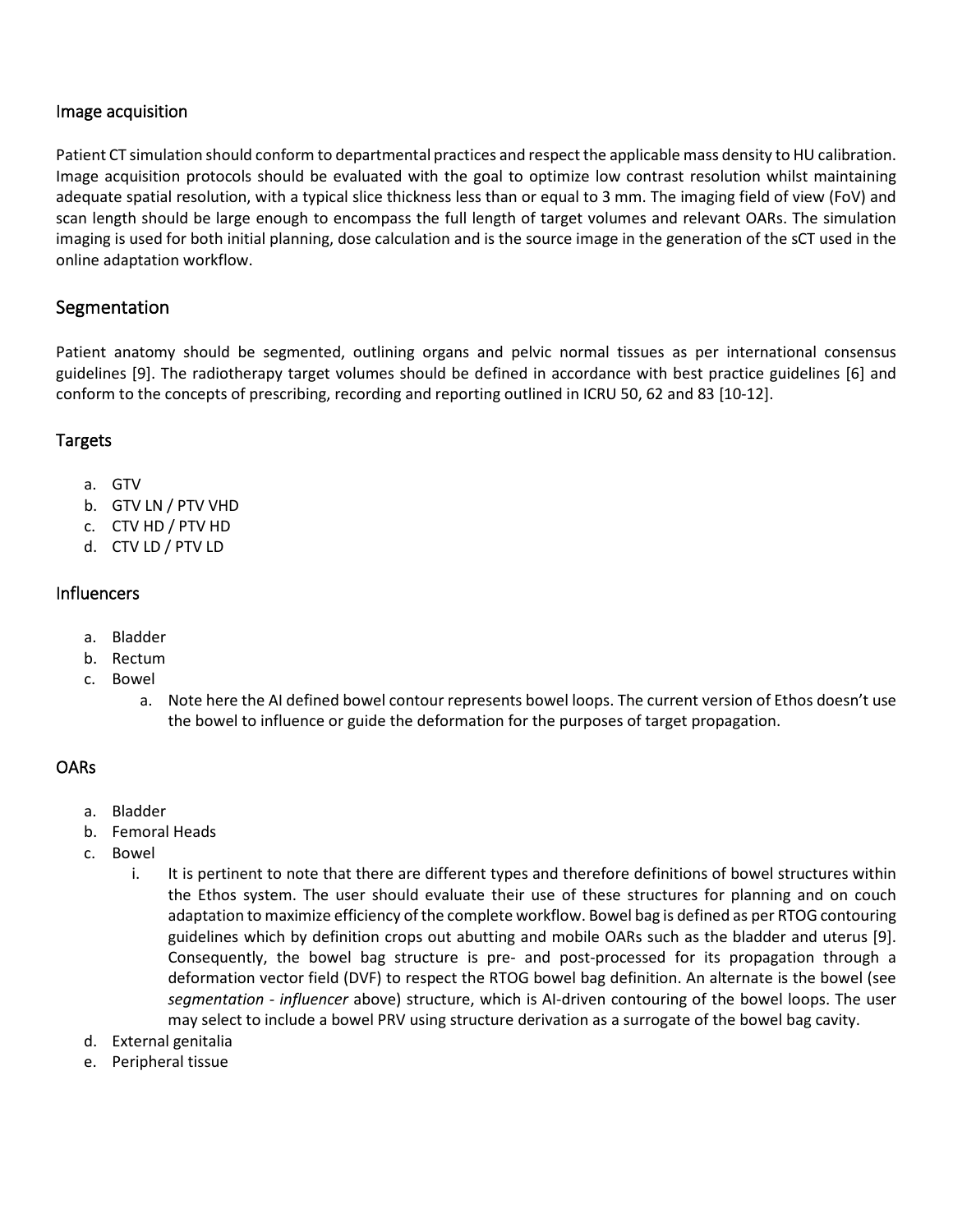#### **Margins**

Derived structures should be used to minimize the amount of contour modification required throughout the adaptive process. The downstream effects of initial planning contours and template setup on the reference CT and plan should always be considered. Structure margins and derivations facilitate increased efficiency in the on couch adaptive process and increase the consistency of resultant contours. Any contour that is created as a result of an expansion or Boolean operation should be generated through use of structure derivation.

Margins should be evaluated for any changes that may result from the use of online adaptive treatment. Considerations when evaluating margins may include accuracy of patient setup and treatment, intra-fraction motion and stability, contour accuracy on CBCT imaging, treatment time, machine tolerances and plan deliverability. The inter-fraction component of uncertainty in margin calculations are minimized in the online adaptive setting. Intra-fraction motion and stability can be assessed using pre- and post-treatment imaging, surface guidance, bladder ultrasound etc. A safe and initial implementation may use standard published margins for IMRT-based treatment of rectal cancers, which typically is 7 mm, albeit based on a bone match IGRT workflow. Subsequent evaluations can be performed to scope for any changes.

### Dose preview

Dose preview implements the template for treatment plan optimization, capturing the physicians RT intent i.e. radiotherapy prescription. The template outlined in [Table 1](#page-3-0) is ordered for application in dose preview and interpretation by the Ethos Intelligent Optimization Engine (IOE) [13]. The dose preview workspace provides an estimate of plan dosimetry, metrics and structure DVHs. Further, plan optimization trade-offs may be explored through adjustment of the template order. The optimization objectives applied in the photon optimizer (PO) algorithm are set from the clinical goals and ordering, and the order of clinical goals defines cropping logic of any overlapping structures. Within dose preview, the estimated DVH can be interactively dragged which acts to adjust PO objectives, with the constraint that clinical goals are prioritized and met.

Dose preview calculations are applied for a geometry closely represented as a 9 field IMRT beam arrangement, albeit generated using fluence-based optimization only i.e. physical leaf motion constraints not included. The algorithms used in dose preview include PO, IOE and Fourier Transform Dose Calculation (FTDC). The FTDC algorithm class and accuracy differs from the final dose calculation algorithm, Acuros XB, contributing to differences observed between dose preview estimates and final plan dose calculation [13, 14].

The differences observed in DVH estimation and plan quality metric calculation between dose preview and final plan calculation can be significant, highlighting a need to evaluate final plan calculations for full evaluation of the impact of changes made within the dose preview workspace. Experience across a representative cohort of rectum patients has shown that commissioned clinical goal templates may require changes, albeit small, to account for individual patient anatomy. Template adjustments have shown improvements in plan quality whilst maintaining stability and robustness in plan quality and deliverability, justifying a template adjustment per patient concept.

### Plan Generation and Review

Plan generation automatically occurs in Ethos following refinement of dose preview and authorization of the RT Intent. Ethos has the potential to generate pre-defined plan types which include 2 or 3 arc VMAT, or 7, 9 and 12 field IMRT. These beam arrangements are fixed by Ethos treatment planning and cannot be optimized to individual patient anatomy, however an Eclipse beam arrangement can be imported in to Ethos for use in subsequent plan generation. As outlined in the *initial planning – template development* section, which ultimately outlines the process followed to commission and evaluate the rectum Ethos planning template, it was identified that the Ethos 12-field IMRT beam arrangement produced the optimum plan quality across a representative patient cohort. The user may wish to evaluate other beam arrangements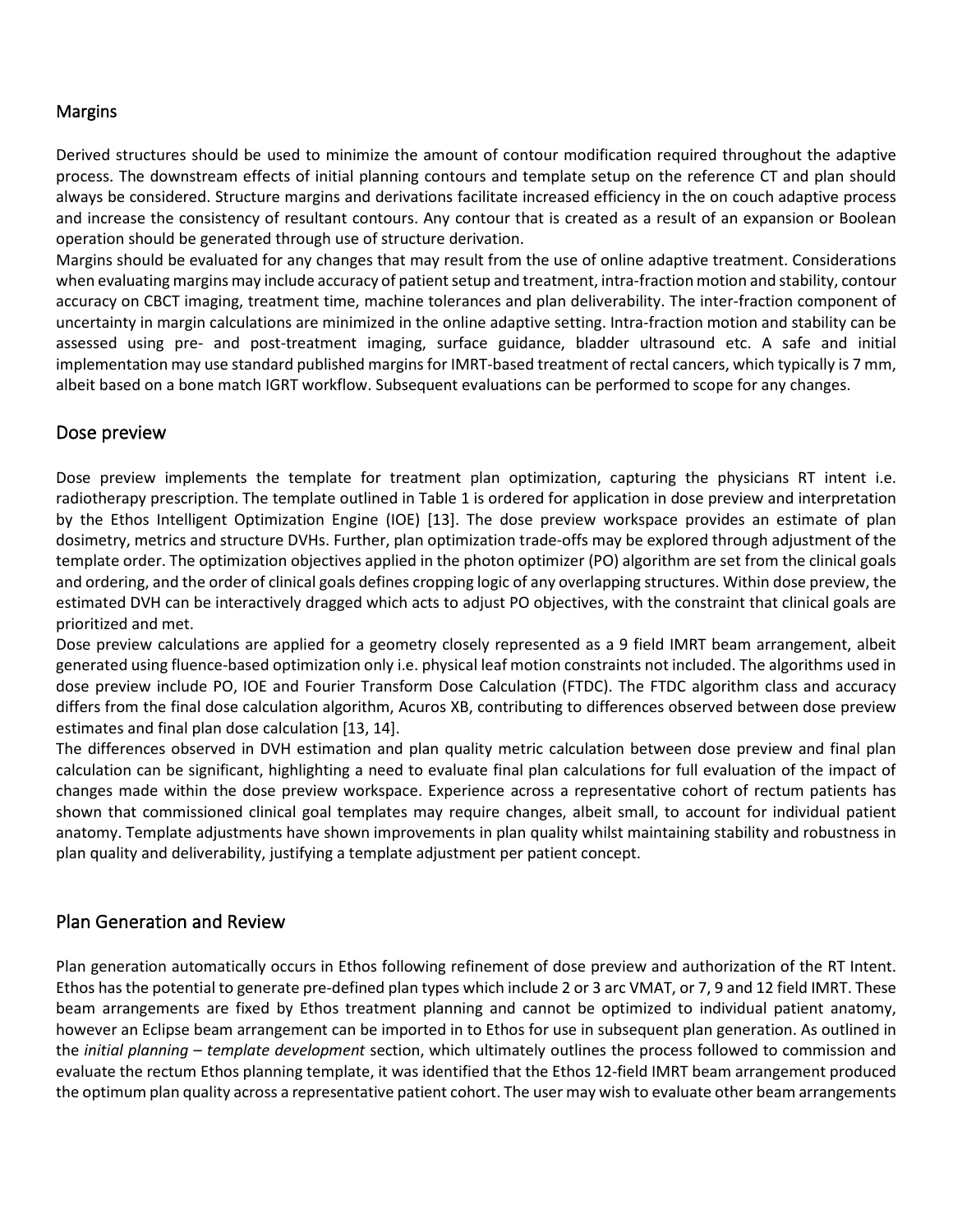on a per patient basis, and consider other practical considerations such as treatment delivery time and intrafraction motion or anatomical changes.

Review of Ethos optimized and generated plans includes evaluation of key plan quality metrics of targets and OARs (included in Ethos planning template); dose distribution regarding coverage, hot spots (e.g. 105% of prescription), cold spots, low dose wash size and anatomical location; and relative beam weighting, delivery efficiency and complexity as indicated with per field and total Monitor Units (MU).

Eclipse plans can provide improved plan quality for patients with elective nodal targets, which can be related to size and location of these target volumes relative to OARs. Eclipse planning enables tailored beam arrangements, offering more degrees of freedom for leaf fitting and optimization with variable collimator angles per field. Very seldom was it identified that there was a clinical benefit or need, in regards to plan quality, to utilize Eclipse planning or beam arrangements, but was useful in the development of Ethos treatment planning and plan quality benchmarking on a per patient basis.

# Pre-treatment patient specific QA

The design of pre-treatment patient specific QA for Ethos adaptive plans should consider existing guidelines and recommendations for treatment planning QA [15-17], implementation of automated treatment planning in the clinic [18] and development of robust safety checklists [19]. Additional considerations specific to the Ethos adaptive process in the pre-treatment setting includes;

- Patient factors which may conflict with inclusion/exclusion criteria e.g. large metallic implants.
- Configuration/setup of technical structures (automatic/manual density corrections), simulation isocenter and couch plane.
- Review suitability of multi-modality image registration to aid contouring on subsequent treatment sessions.
- Review RT Intent configuration, noting that this applies to all treatment sessions;
	- $\circ$  Suitability of selected anatomical site and laterality, if applicable, to ensure appropriate influencers and/or AI models are applied.
	- o Ensure plan enabled for adaptive treatment, or as appropriate.
	- o Treatment frequency set as per prescription.
	- o Plan normalization, DVH estimation model and bolus set correctly.
- Contouring; activation and definition of derived structures set as per protocol (includes margin and Boolean operations).
- Review target volume length is within machine limits for single isocenter treatment, with a suggested margin to account for initial positioning uncertainties that may lead to target volume positioning outside the treatment portal e.g. 26 cm maximum length.
- Correct clinical template and associated dose preview order (used in IOE) applied i.e. RO clinical priorities reflected in plan optimization and generation.
- Assess beam arrangements and their suitability for the patient of interest.
- Evaluate MU for each field and total against normal clinical range.
- Review plan quality using isodose distribution/homogeneity, hot spot locations/magnitude and DVH limits are within site protocol.
- Dose calculation (Mobius [20]) and/or phantom measurement (suitable detector array) to independently validate the TPS dose prediction and deliverability of RT Plan.

Implementation of a rigorous pre-treatment QA process is expected to optimize the quality of subsequent adaptive treatment sessions through ensuring all aspects that may have downstream impacts have been reviewed and adjusted where required.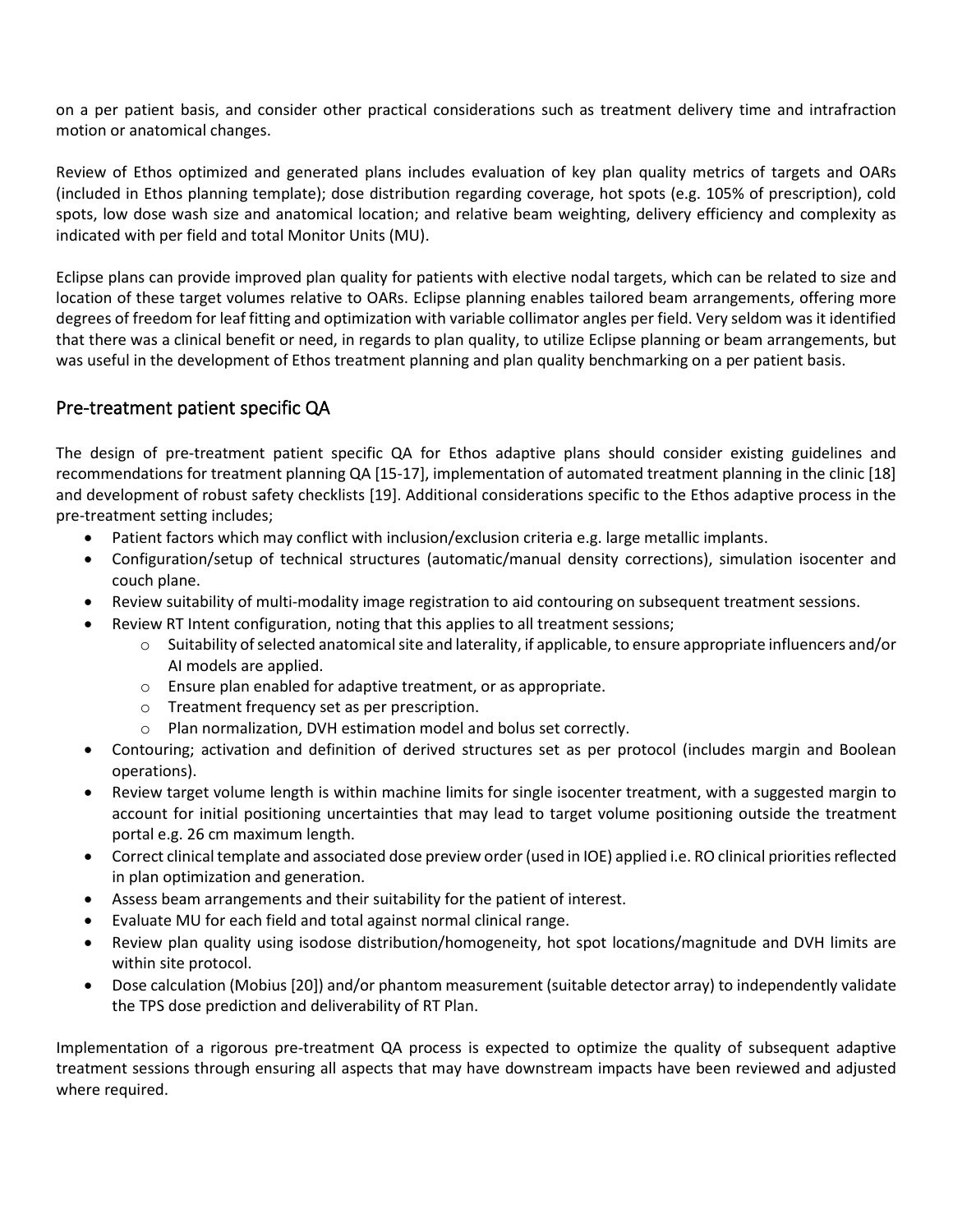# Documentation

All documentation should follow standard treatment plan reporting requirements (ICRU50/62/83) and pre-treatment QA requirements [15, 17, 19]. Additional attention relevant to the Ethos adaptive process may include;

- CT checklist (inclusion/exclusion criteria, patient preparation instructions)
- RT intent report, clinical plan report and technical plan report
- Independent dose calculation and plan delivery reports (Mobius)
- Patient specific QA results (e.g. phantom for plan verification or deliverability measurements)
- Physics/RT plan checklists

# Team member roles and workflow

The roles and workflows may differ according to departmental practices and credentialing/assessment programs in place. An example workflow and typical tasks performed by each staff group is provided, capturing the major steps in the initial planning process and typical tasks performed by the range of clinical staff. The individual institution should tailor the roles and workflow to their jurisdictional requirements and typical departmental processes.

- a. Dosimetrist/RTT/RT
	- i. Add RT intent based on RT prescription and assign approved planning directive template
	- ii. Review CT simulation document and document setup instructions
	- iii. Import planning and diagnostic imaging, including image registration and accuracy assignment
	- iv. Contour OARs and/or import targets or OARs as required from  $3^{rd}$  party system e.g. Eclipse
	- v. Review and refine Dose Preview order and document deviations from defined template
	- vi. Assess calculated treatment plan geometries against clinical protocol
	- vii. Prepare plan reporting documentation & QA checklists
- b. Physician/Radiation Oncologist
	- i. Prescribe treatment for RT intent
	- ii. Contour targets
	- iii. Review and edit directive in Dose Preview and authorize RT Intent
	- iv. Review calculated plan options and select clinical treatment plan
	- v. Perform clinical approval
- c. Physicist/Radiation Oncology Medical Physics (ROMP)
	- i. Review clinical treatment plan
	- ii. Sign off Technical Plan Report
	- iii. Perform independent dose calculation (e.g. Mobius)
	- iv. Perform phantom-based patient-specific QA (PSQA)
	- v. Complete QA documentation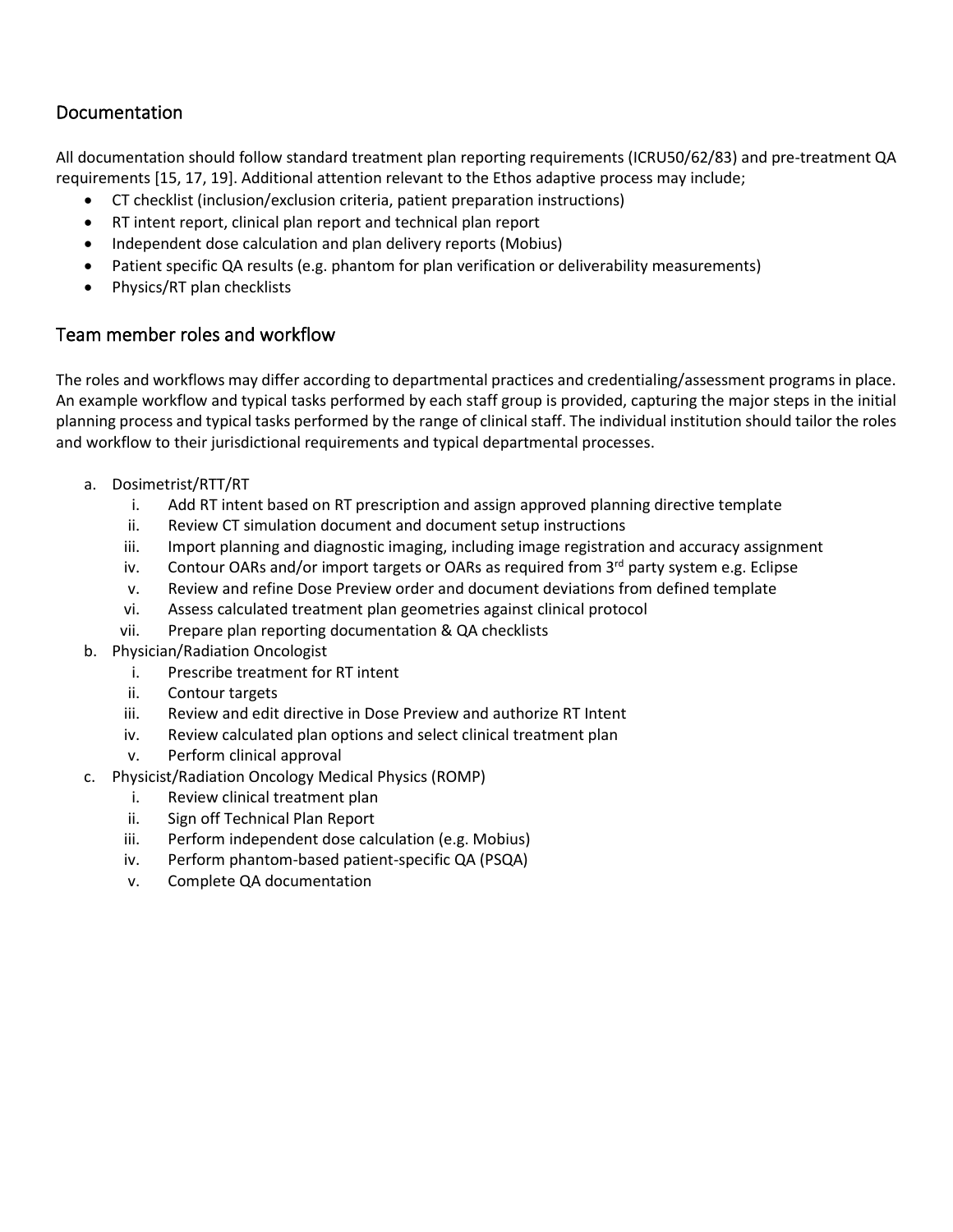*Table 2: Initial Ethos planning workflow*

#### **Initial planning**

| Workflow                                                                        | Physicist<br><b>ROMP</b> | <b>Radiation Therapist</b><br><b>RTT</b><br>Dosimetrist | <b>Radiation Oncologist</b><br>Physician |
|---------------------------------------------------------------------------------|--------------------------|---------------------------------------------------------|------------------------------------------|
| Add RT intent as per RO prescription                                            |                          | X                                                       | X                                        |
| Add clinical protocol templates and any relevant<br>CT simulation documentation |                          | X                                                       |                                          |
| Contour normal tissues                                                          |                          | X                                                       | X                                        |
| Register planning image with any diagnostic<br>supporting images                | X                        | X                                                       | X                                        |
| Contour target volumes                                                          |                          |                                                         | X                                        |
| Import OAR and target volumes (if not contoured<br>in Eclipse)                  |                          | X                                                       |                                          |
| Review and edit planning directive and Dose<br>Preview                          |                          | X                                                       |                                          |
| Approve RT intent                                                               |                          | X                                                       | X                                        |
| Review calculated treatment plan options and<br>select plan                     |                          | X                                                       | X                                        |
| Complete clinical approval of plan                                              |                          |                                                         | X                                        |
| Create treatment plan documentation                                             |                          | Χ                                                       |                                          |
| Send plan to Mobius and plan QA phantom                                         | X                        |                                                         |                                          |
| <b>Review Mobius results</b>                                                    | X                        |                                                         |                                          |
| Perform phantom measurement                                                     | X                        |                                                         |                                          |
| Complete technical approval of plan                                             | X                        | X                                                       |                                          |
| Complete QA documentation                                                       | X                        | X                                                       |                                          |

The initial planning workflow is outlined, and provides an indication of the tasks that can be performed by various staff groups. This can aid implementation of Ethos planning and treatment, and the allocation of staffing profiles and handover points required for resourcing the Ethos platform. Changes to align with local practices may be required.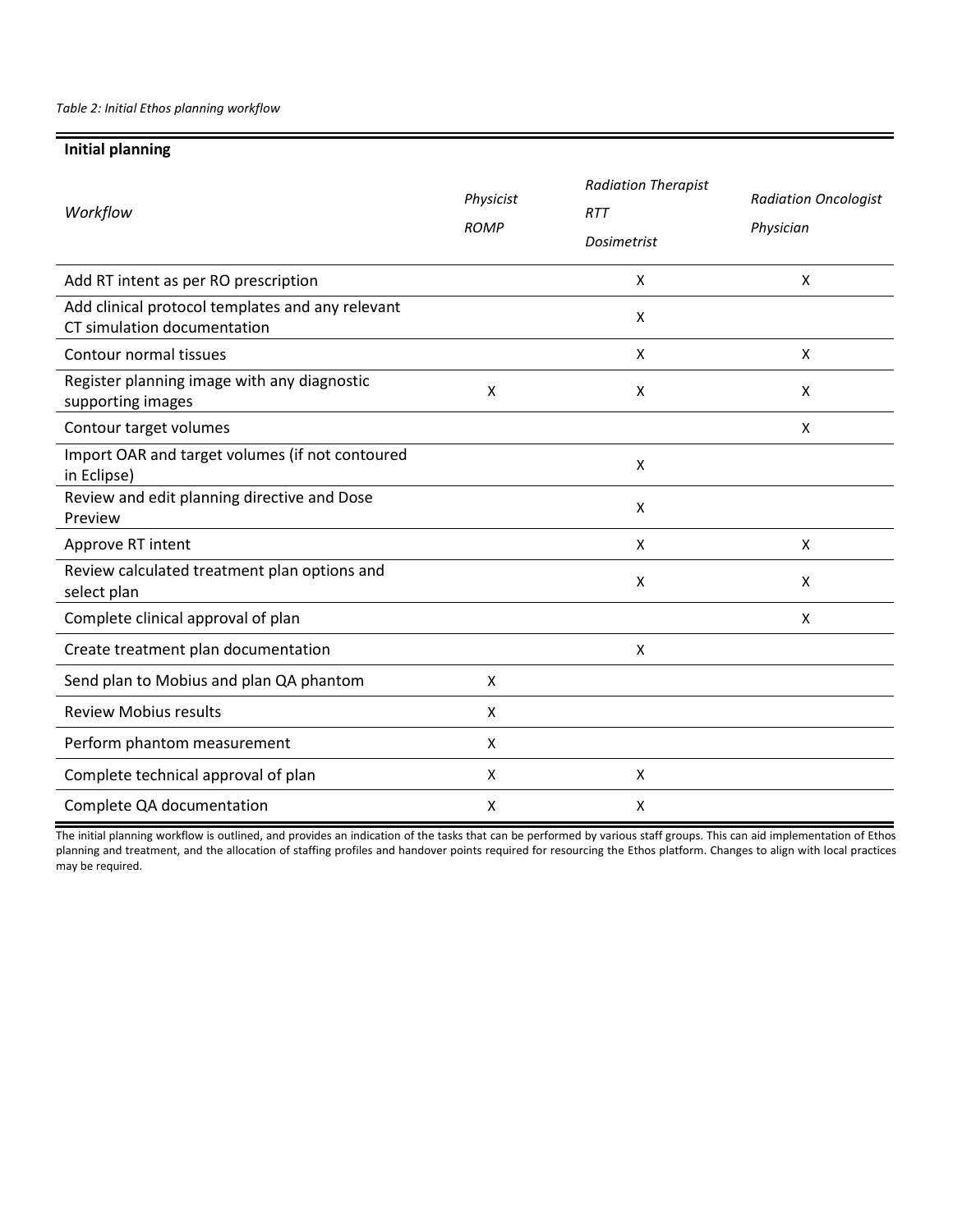# Recommendations for contouring and treatment planning

The key recommendations for contouring and initial planning of rectum patients are outlined below. The detail pertaining to each recommendation is detailed in the above sections.

- The protocol should follow standard radiotherapy practice
- Evaluate the margins with scope for reduction
- Patient preparation for CT simulation and treatment is important
- Derived structures should be used carefully for optimizing efficiency and accuracy
- Commissioned and standardized Ethos templates are recommended
- Multiple templates are required for single and multi-dose level plans
- Additional clinical objectives to the protocol may be required for plan optimization
- The 12-field IMRT beam arrangement is beneficial for plan quality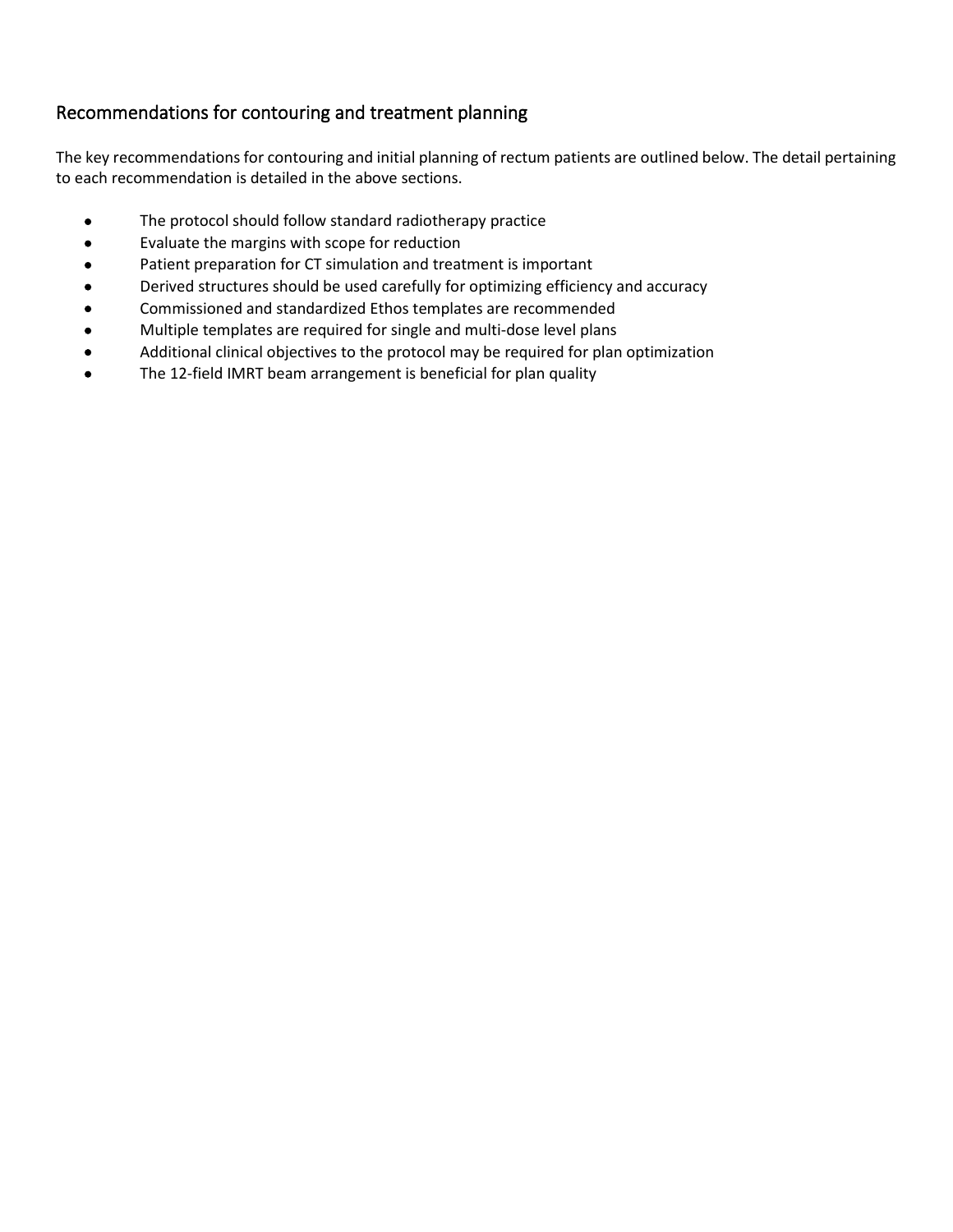# On couch Adaptation

# Patient setup and initial CBCT

### Immobilization used for patient setup

See *Planning CT simulation section - Immobilization and set up*.

#### Description of image acquisition

Daily CBCT is performed as per the online adaptive workflow. Use of the Pelvis or Pelvis Large CBCT modes are recommended to optimize image contrast and resolution, which should improve the accuracy of sCT generation, AI segmentation, target/OAR propagation and volume delineation. The CBCT imaging length should capture the full length of target volumes, which may require use of extended-length CBCT imaging. This should avoid discontinuities present in the sCT at the bounding limits of the acquired CBCT i.e. stitching artefacts, which have an impact plan optimization and dose calculation.

The initial CBCT should be evaluated for image quality, bladder/rectal filling, the presence of rectal/bowel gas or artefacts that may adversely affect contour propagation or represent a significant dosimetric uncertainty in sCT generation. During implementation, impact of imaging artefacts, size and location of bowel gas should be evaluated to define tolerances to enable decision making to occur based on initial CBCT imaging.

### Contouring and evaluation

The on couch contouring is driven by the automated workflows within the Ethos platform, which includes AI segmentation, deformable registration and structure propagation. The utility and considerations are outlined below.

### AI segmentation

The on couch adaptation workflow utilizes AI segmentation of influencer structures, which as previously described for rectum is the bladder, rectum and bowel. The AI segmentation of these influencers is typically completed in less than a minute. The bladder and rectum AI segmentation often requires no adjustment, although the AI contoured bowel (see *initial planning – segmentation – influencers section*) was found to require major edits and increases overall treatment session time to correct.

#### Target and OAR propagation

The targets and OARs listed in the segmentation – targets and OARs section are typically propagated in 2 – 3 minutes. The accuracy of structure propagation is variable, resulting in the editing of these structures to vary from minor to major edits across a representative patient cohort.

The bowel structure utilized for initial planning and on couch adaptation is based on the accuracy of propagation, time required to edit at treatment and post-processing applied. The bowel bag structure type is recommended for use, and while the edits required can still be significant, this was found to be the most effective and efficient OAR approach for the bowel. The bowel influencer is therefore not used and removed as a structure from the RT intent.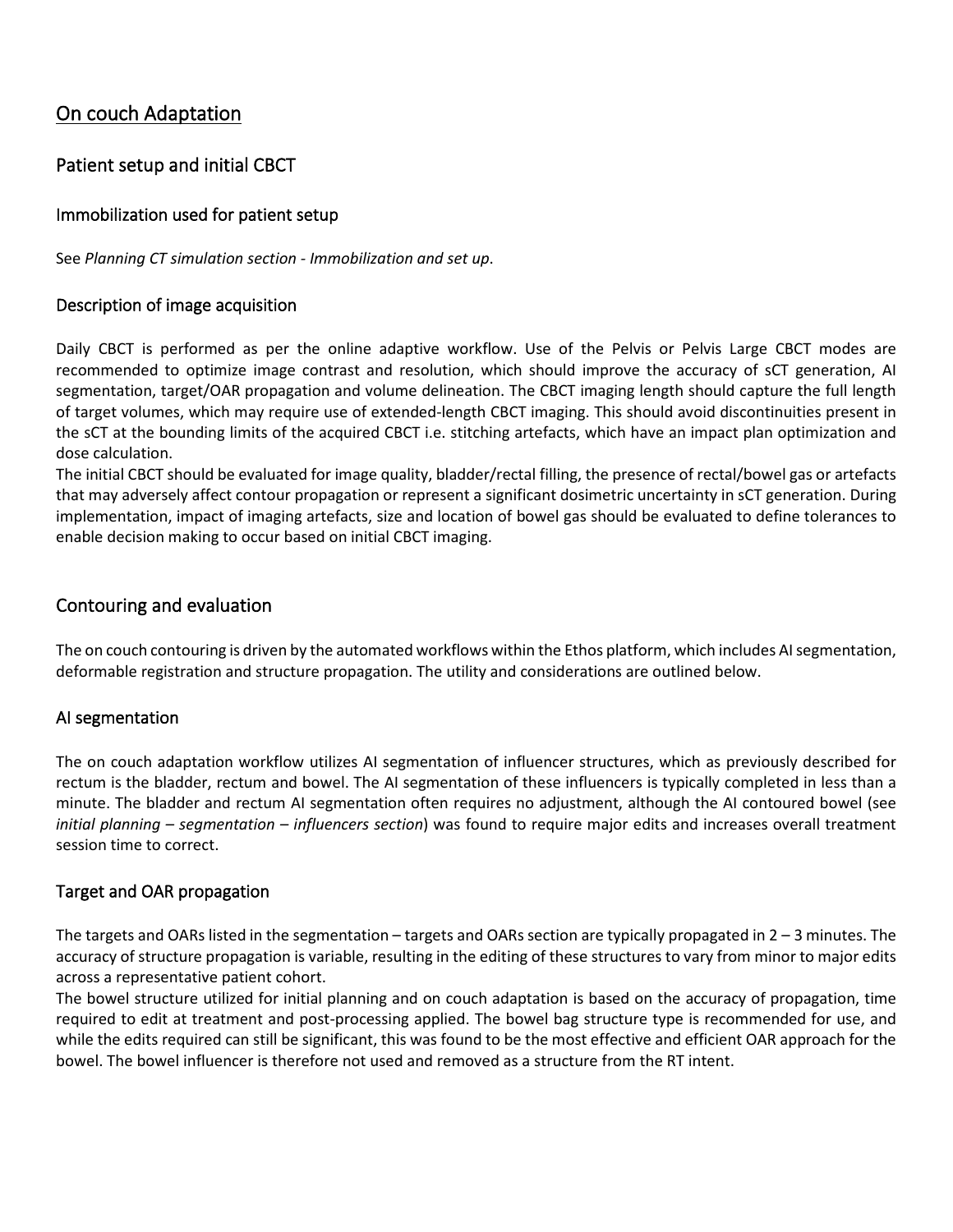#### Pattern of segmentation errors

The key issues affecting AI segmentation and structure propagation include poor CBCT image quality, imaging artefacts and large anatomical changes between the planning CT and the CBCT session image. CBCT image quality can be affected by large patient habitus/separation or poor choice of imaging mode. Imaging artefacts may be system-based e.g. ring artefact, or driven by patient anatomy e.g. gas in bowel/rectum, surgical clips etc. Typical anatomical changes that can impact AI segmentation and structure propagation include pelvic tilt, bladder volume differences, bowel position and proximity to target volumes and rectal filling.

# Plan generation and selection

The on couch plan generation and selection requires consideration of a number of clinical and technical factors which have been structured to describe concepts to consider and processes that may be employed to aid the review and decision making in plan generation and selection.

- a. The plan calculation time typically takes 1-3 minutes but is dependent on the complexity of planning technique and template design.
- b. Considerations for plan selection and proceeding with treatment include;
	- i. The planning CBCT quality for use in plan generation should consider the concepts outlined in *patient setup and initial CBCT – description of image acquisition*.
	- ii. The accuracy of the generated sCT geometry, as indicated by review of the agreement of body/bones contours with CBCT imaging, and also by review within the MobiusAdapt slice viewer, should be reviewed. Inaccuracies may impact the plan generation and dosimetric accuracy as represented for the session anatomy.
	- iii. Patient movement or large intra-fraction anatomical changes since plan adaptation may be identified on a pre-treatment CBCT, evaluated relative to the planning CBCT. Repeat adaptation or scope to utilize a scheduled plan or IGRT workflow may be required. The logistics of this pathway should be considered and defined.
	- iv. The review of generated plans should follow the plan assessment recommendations outlined in the *initial planning – plan generation and review* section, with a focus on identifying sub-optimal adapted dose distribution or plan metrics.
- c. Adaptive plan QA processes that can support the considerations for plan generation and selection include;
	- i. Mobius can perform an independent dose verification for on couch generated plans.
	- ii. Mobius can display the sCT used for plan optimization and dose calculation.
	- iii. The Ethos technical plan report can show plan MU per field and composite for adapted and reference plans. This should be considered in relation to defined acceptable ranges as identified during the implementation process.
	- iv. During the implementation phase, adapted plans should be validated with phantom measurements e.g. array dosimeter, for a representative cohort of patients and degree of plan adaptation for the developed planning technique and/or template.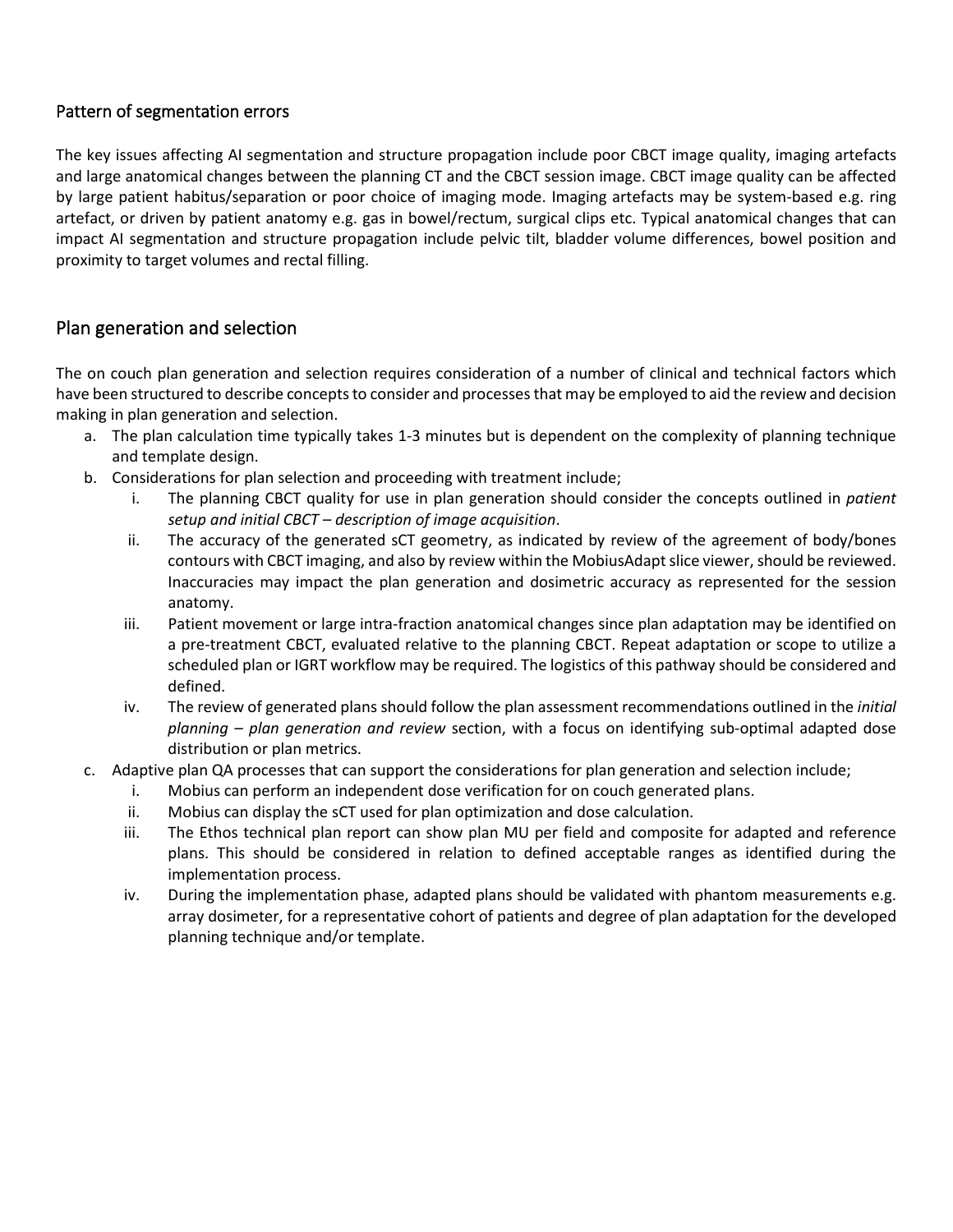# Treatment delivery

### Setup verification post planning

A (second) pre-treatment CBCT should be taken after adaptive plan selection to review the patient anatomy and geometry against that used for adaptive plan generation. The pre-treatment CBCT is compared to the initial CBCT, and rigid couch shifts may be applied to account for patient movement and anatomical changes.

The couch shifts should be reviewed to understand the magnitude or significance of intrafraction movement.

An additional post-treatment CBCT may be acquired to assess the intrafraction changes that have occurred, albeit provides a relatively close time point to the pre-treatment CBCT.

The verification CBCT images may be used for subsequent dosimetric evaluation or to evaluate site specific margins when assessed across a suitable and representative patient cohort.

### Patient monitoring during treatment

The current Ethos treatment delivery system doesn't incorporate intrafraction monitoring or intervention support systems such as surface guidance or beam level kV or MV imaging. Visual assessment of patient movement can be observed as shown on the room CTV to monitor the patient during treatment.

#### Treatment delivery time

The treatment delivery time istypically 4 – 5 minutes, which is inclusive of the linac beam delivery and sequencing between treatment fields. The overall delivery time depends on the plan complexity and total MU.

### Team member roles and workflow

The roles and workflows may differ according to departmental practices and credentialing/assessment programs in place. An example workflow and typical tasks performed by each staff group is provided, capturing the major steps in the on couch adaptive plan process and typical tasks performed by the range of clinical staff. The individual institution should tailor the roles and workflow to their jurisdictional requirements and typical departmental processes.

#### a. Dosimetrist/RTT/RT

- i. Review patient setup instructions
- ii. Operates Ethos interface at treatment console
- iii. Acquire and review CBCTs (image match where appropriate to workflow)
- iv. Review and edit influencers and OARs
- v. Review generated treatment plans
- vi. Complete QA documentation
- vii. Deliver treatment
- viii. Monitor patient for movement
- b. Physician/Radiation Oncologist
	- i. Review imaging
	- ii. Review and edit target volumes
	- iii. Review OAR contouring accuracy
	- iv. Review and select treatment plan
	- v. Perform clinical approval
- c. Physicist/Radiation Oncology Medical Physicist (ROMP)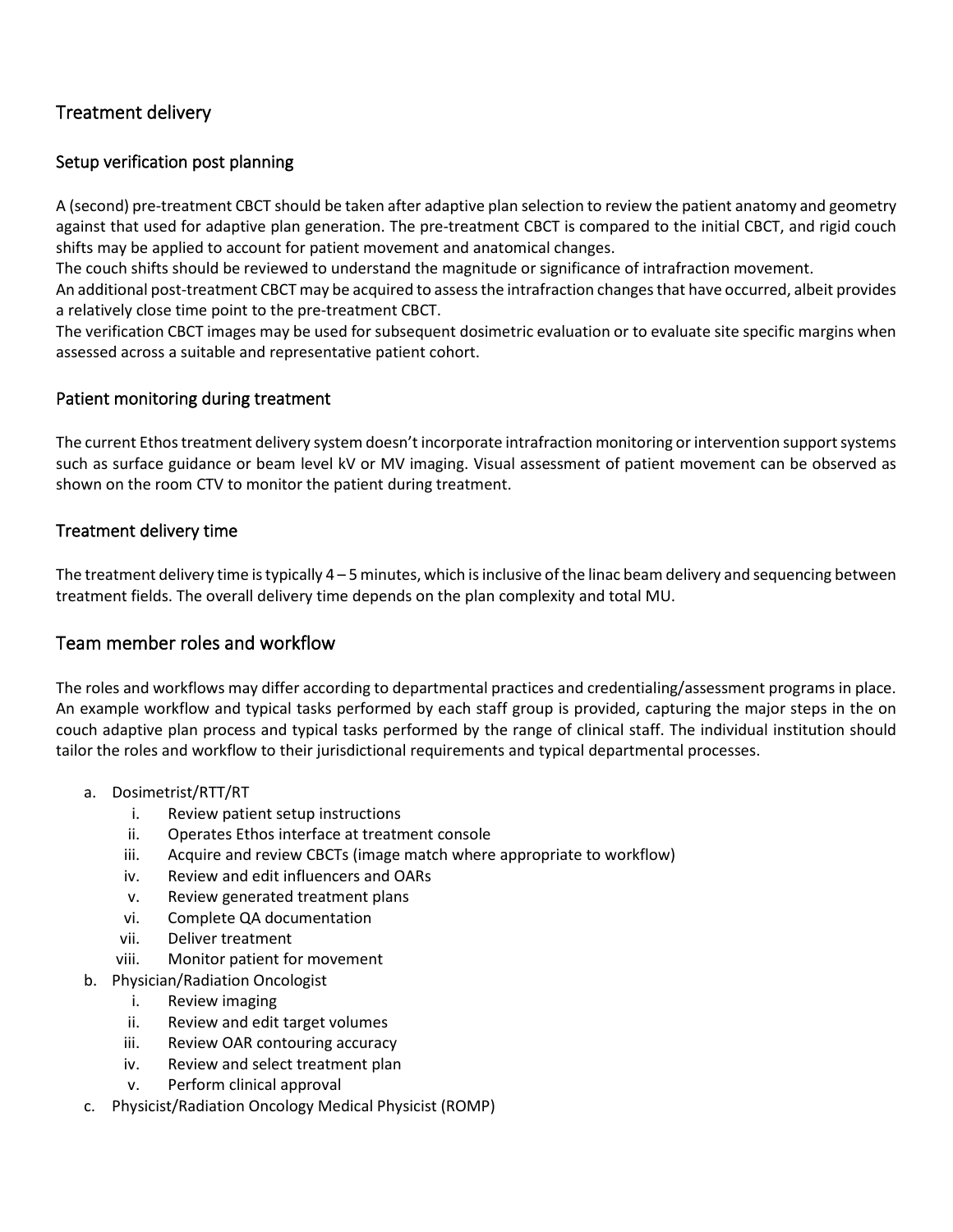- i. Provide technical support throughout workflow
- ii. Review imaging and provide advice on dosimetric impact of anatomical changes
- iii. Review clinical treatment plan
- iv. Sign off Technical Plan Report
- v. Review MobiusAdapt QA results
	- i. Independent dose calculation of selected treatment plan
	- ii. sCT accuracy and agreement to CBCT contours

*Table 3: On couch adaptation workflow*

| On couch adaptation                                                  |                          |                                                                |                                          |
|----------------------------------------------------------------------|--------------------------|----------------------------------------------------------------|------------------------------------------|
| Workflow                                                             | Physicist<br><b>ROMP</b> | <b>Radiation Therapist</b><br><b>RTT</b><br><b>Dosimetrist</b> | <b>Radiation Oncologist</b><br>Physician |
| Set up patient                                                       |                          | X                                                              |                                          |
| <b>Acquire CBCT</b>                                                  |                          | Χ                                                              |                                          |
| Review and accept CBCT                                               | X                        | X                                                              |                                          |
| Review, edit and accept influencers                                  |                          | X                                                              | X                                        |
| Review, edit and accept target volume                                |                          |                                                                | X                                        |
| Review, edit and accept OARs                                         |                          | X                                                              | X                                        |
| Review clinical aspects of scheduled and adaptive<br>treatment plans |                          | X                                                              | X                                        |
| Select treatment plan                                                |                          | X                                                              | X                                        |
| Sign off clinical plan report                                        |                          |                                                                | X                                        |
| Review technical aspects of plan                                     | X                        | X                                                              |                                          |
| Review MobiusAdapt results                                           | X                        |                                                                |                                          |
| <b>Review sCT in Mobius</b>                                          | X                        |                                                                |                                          |
| Sign off technical plan report                                       | X                        | X                                                              | X                                        |
| Acquire second CBCT, review and apply shift                          |                          | Χ                                                              |                                          |
| Deliver treatment                                                    |                          | Х                                                              |                                          |

The on couch adaptation workflow is outlined, and provides an indication of the tasks that can be performed by various staff groups. This can aid implementation of Ethos on couch treatment processes, and the allocation of staffing profiles and handover points required for resourcing the Ethos platform. Changes to align with local practices may be required.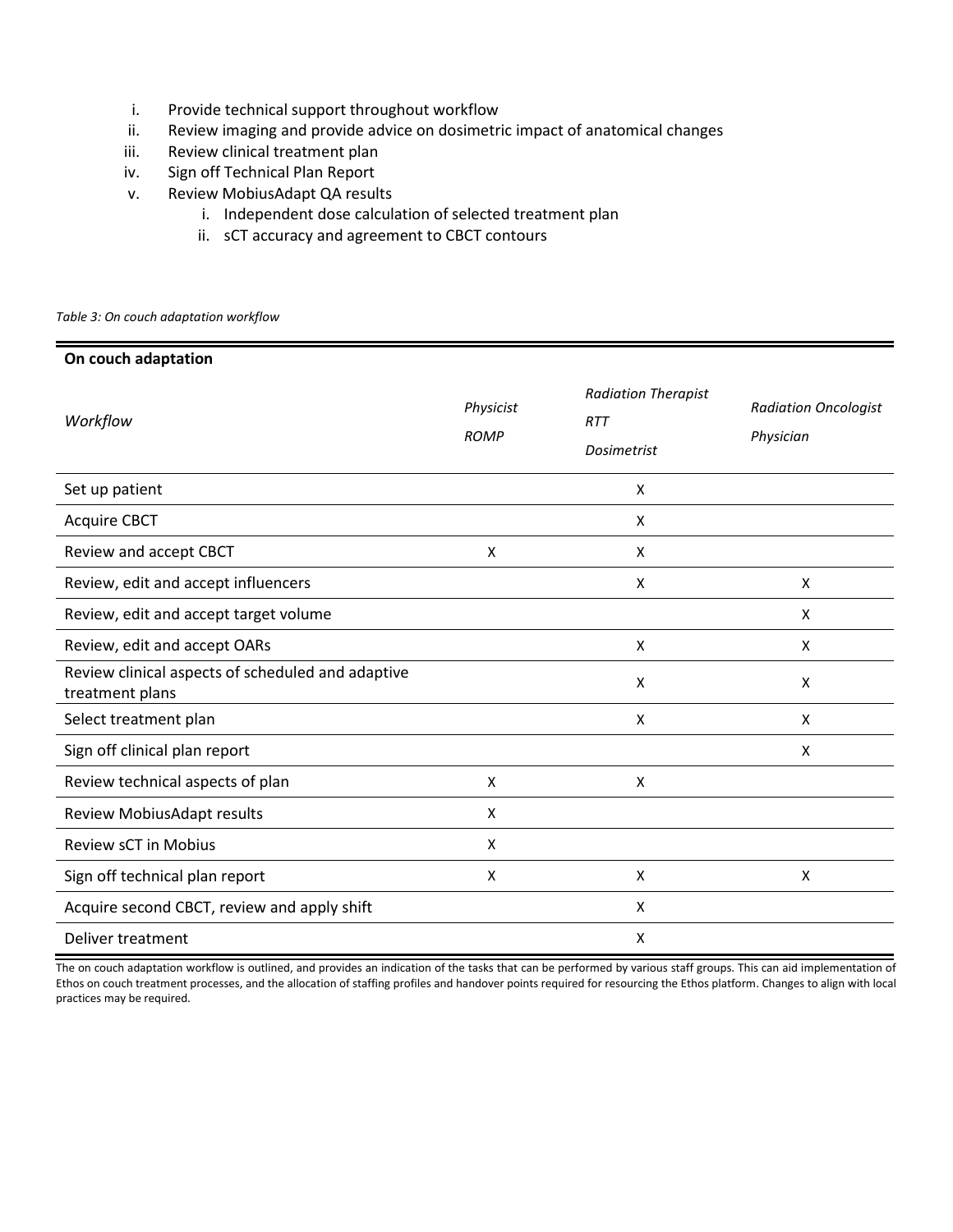# Documentation

The documentation pertinent to the on couch adaptation process includes that outlined in the *initial planning – documentation* section. In addition to this, it is recommended to develop an on couch session checklist. The on couch session checklist may include; description of the reference plan name for comparison and review in Eclipse/Ethos during on couch treatment planning; comment section to describe CBCT image quality/artefacts; influencer, OAR and target agreement with CBCT; description e.g. location and magnitude of contouring edits; comment of body and bone contour agreement with CBCT; clinically relevant isodose levels for plan quality assessment in fractional dose; MU variation between reference and adapted plan; documentation of scheduled couch shifts; recording of select time points throughout the on couch workflow.

### Treatment delivery recommendations

The key recommendations and considerations when performing on couch adaptation for rectum patients are outlined below. The detail pertaining to each recommendation is detailed in the above sections.

- Use high quality CBCT modes e.g. Pelvis Large.
- Imaging FoV should cover all target volumes. Consider extended CBCT for long target volumes.
- Ensure target and OAR contouring is consistent between the reference plan and on couch sessions.
- Consider structure definitions e.g. bowel vs bowel bag, and how this links to the required contouring and handling during structure propagation, plan optimization and generation.
- Ensure compliance with patient preparation applied at CT simulation to improve target propagation accuracy and to minimize intra-fraction anatomical changes.
- Adopt a console arrangement to allow an additional viewing terminal to review and assess CT scan, reference contours and plan in a system such as Ethos, Eclipse, Velocity etc.
- Develop a treatment QA checklist for use during each adaptive session, see on-couch adaptation documentation section. This highlights higher priority items to check, and supports handover and observations longitudinally throughout the course of treatment.
- Implementation of a formalized handover process, to facilitate continuity of care with different staff members in the course of daily adaptive treatment.
- Recommend use of a pre-treatment CBCT to validate the patient position and review anatomical changes that have occurred since adaptive plan generation.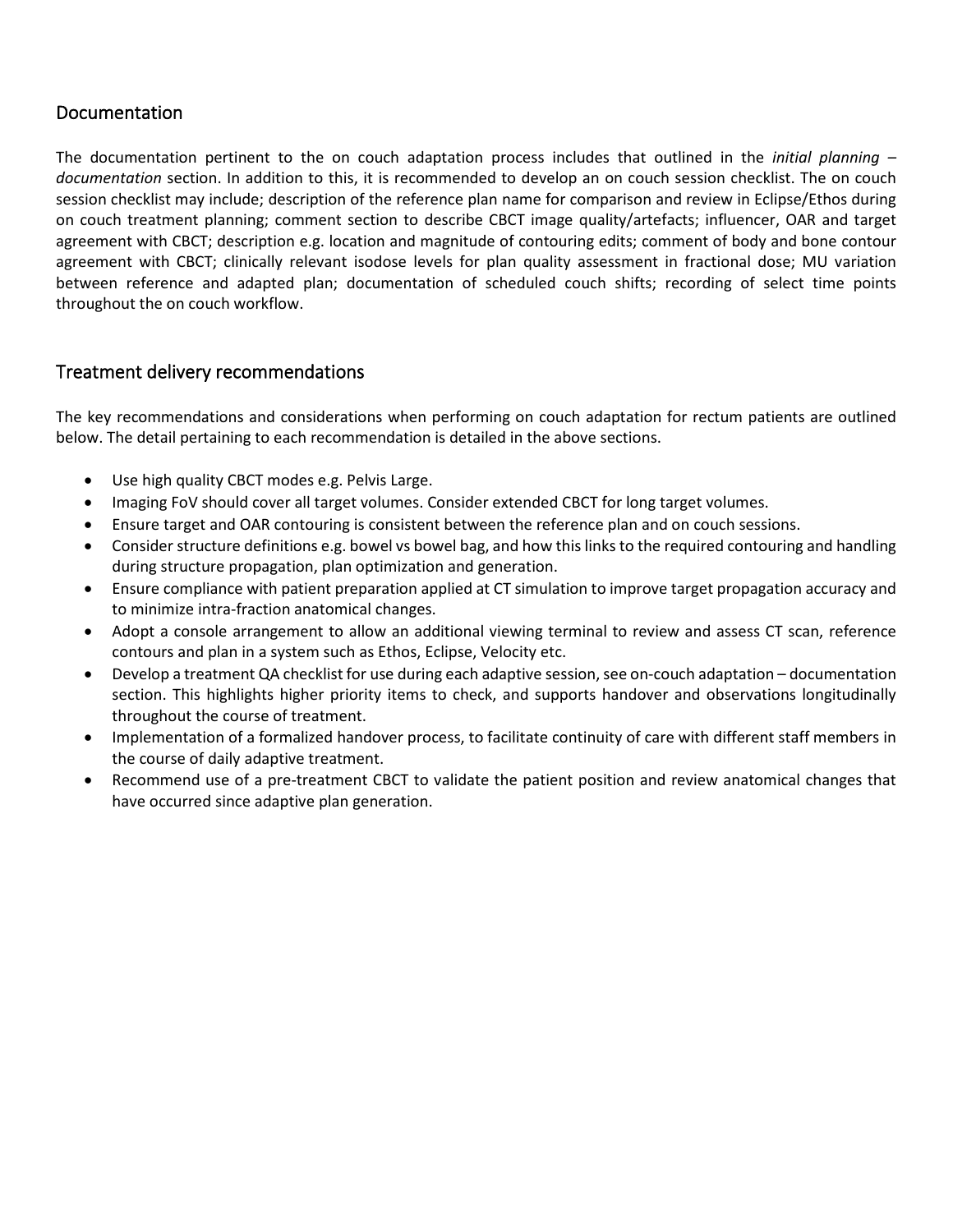# Treatment monitoring

Monitoring is a workspace that enables the user to evaluate technical and dosimetric aspects of the adaptive treatment course. The key workspaces include; sessions, accumulation, cine and trends. Treatment monitoring allows the user to evaluate session activity, the accumulated dose distribution for delivered treatments, longitudinal imaging comparisons, and evaluation of dose/volume trends for structures with assigned clinical goals.

#### a. Sessions

The sessions workspace can be used to review the timeline for any on couch session, including plan selection (scheduled or adapted), imaging performed (e.g. initial and pre-treatment CBCT), and plan information (technical and session reports).

#### b. Accumulation

The dose accumulation workspace is useful for evaluation of the spatial distribution of dose remains consistent with the clinical intent and goals.

#### c. Cine

The cine workspace provides the user an ability to visualize longitudinal anatomical changes between the CBCT from each session and the planning CT. This may provide a visual complement to observations made in trends or at treatment.

#### d. Trends

The trends workspace provides a summary of the current accumulated clinical goals and volumes per structure. This may be used to assess the likelihood of the prescribed clinical objectives and constraints being achieved based on the accumulated delivered dose distribution. A revised RT intent may be prompted from trend observations, which would revise the clinical objective and/or position within the dose preview order to better match the overall clinical goal.

It is important to note that there is insufficient clinical information on full treatment course adaptation and subsequent dose accumulation to make informed recommendations regarding clinical implementation and interpretation of these results. The primary issues to consider include;

- Validation of deformable registration of images and dose deformation
- Use of monitoring when using two RT intents; one for IGRT treatment and one for adaptive treatment
- Decision making processes or thresholds that may be developed for revising clinical goals based on the information provided in treatment monitoring.

The various tools within treatment monitoring lend themselves for review across different workspaces. These tools can support review of treated fractions, which can be incorporated in to a staff handover process between adaptive treatments. Additionally, treatment monitoring can support identification and rationale for noted differences in clinical objectives or volume changes in a given session, or significant adaptive changes e.g. tumor response, bladder volume changes.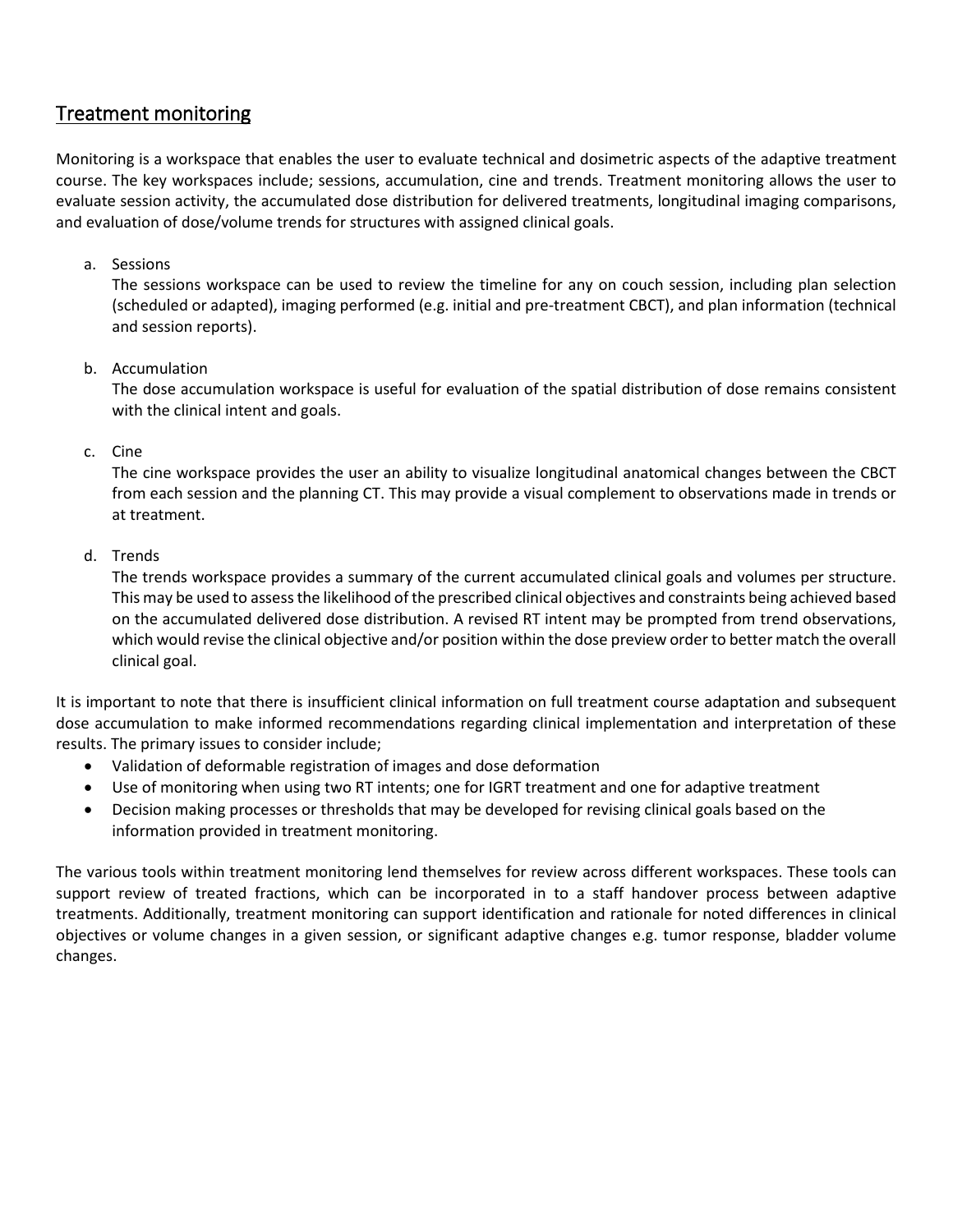# **Conclusion**

The Ethos platform is a novel radiotherapy planning and treatment system supporting online, daily adaptive treatment. This white paper outlines the key considerations and recommendations to support implementation of adaptive rectum radiotherapy.

# **Acknowledgements**

As members of the Adaptive Intelligence™ Consortium, the authors receive financial compensation from Varian, a Siemens Healthineers Company, for their original research.

#### **Medical Advice Disclaimer**

Varian as a medical device manufacturer cannot and does not recommend specific treatment approaches. Individual treatment results may vary.